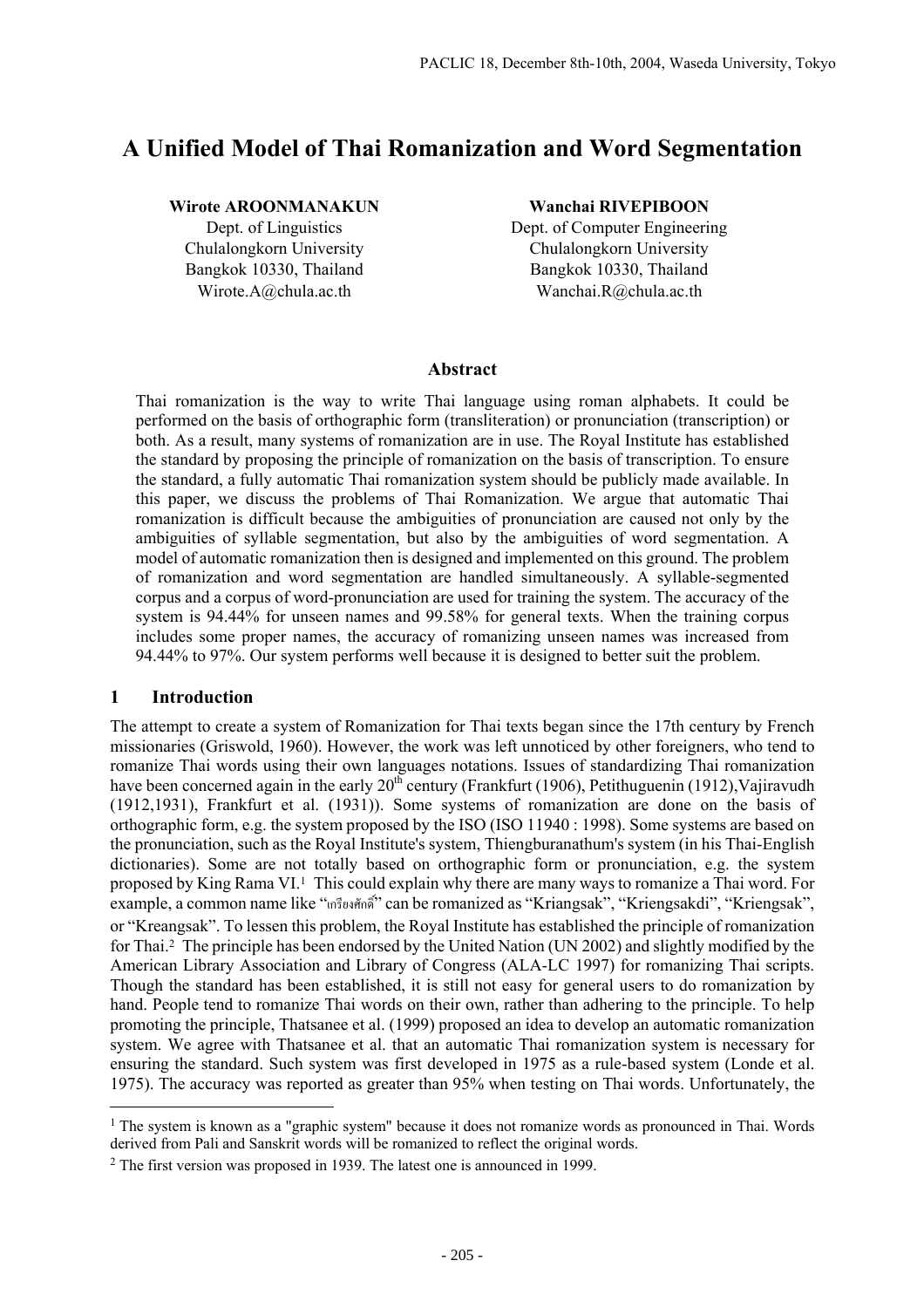system runs on a mainframe and it is not available to the public. In addition, to be useful for the task, the automatic romanization system must be highly accurate, or near perfect. An accuracy of 70-90% on running text reported in many Thai text-to-speech systems is not adequate for this task. Therefore, we aim to develop a romanization system that is highly accurate, at least 99%.

# **2 Why Automatic Thai Romanization is Difficult?**

Systems of Thai romanization that are totally based on the orthographic form like the transliteration system of ISO 1194 : 1998 is easy to be implemented because there is a one-to-one mapping from Thai to roman characters. But the system that is based on the pronunciation is more difficult because mapping from letters to sounds is not a one-to-one mapping. Letter-to-sound or grapheme-to-phoneme conversion systems are those used in text-to-speech applications. The difficulties on this task vary according to the characteristics of the language. The difficulties of transcribing Thai words are already discussed in many research papers, such as Luksaneeyanawin (1989), Meknavin and Kijsirikul. (2000), Khamya et al. (2000), Chotimongkol and Black (2000), Tarsaku et al. (2001), Tesprasit et al. (2003). In sum, Thai is an alphabetical language. There are 44 characters for 21 consonant sounds, 19 characters (including 3 consonant characters) for 24 vowel sounds (18 single vowels and 6 diphthongs), and 4 characters for tone markers (5 tones), and a number of characters for special symbols and numbers in Thai. Most of the following problems of Thai grapheme-to-phoneme conversion have been discussed in previous research. They are rearranged and clarified as follows:3

 (a) Mapping of characters to sounds depends on the position of that character and its surrounding contexts. For example, the character " $n$ " is mapped to /kh/ when it is an initial consonant (e.g. "**ค**า"-/**kh**aa0/-{remain}4), but it is mapped to /k/ if it is a final consonant (e.g. "นา**ค**"-/naa**k**2/-{Naga}. The character "เ" usually maps to /e/, but if it is followed by a consonant and a vowel form "า", both vowel forms, " $v$ " and " $v$ ", will map to /aw/ (e.g. " $u$ <sup>"</sup>-/maw0/-{drunk}).

 (b) It is possible that a vowel sound may not be represented by any character at all. For example, the syllable "กด"-/kot1/-{press} consists of only two characters for initial and final consonants. The vowel sound /o/ in this syllable does not have any corresponding character. In the syllable "สรร"-/san4/, even no vowel character is presented, the syllable is pronounced with a vowel  $\alpha$ , as /san4/. But in " $\alpha$ s"-/soon4/, the vowel  $/20$  is added.

 (c) In some cases, it is ambiguous whether vowel forms belong to one syllable or two syllables. For example, in "เพลา", this string could be one syllable, "เพลา"-/phlaw0/-{axle}, in which "เ..า" represents the sound /aw/, or two syllables, " $w$ -an"-/phee0-laa0/-{time}, in which "i" and "n"represent different vowel sounds, /ee/ and /aa/ respectively.

 (d) Since it is possible for two characters to represent one final consonant, it could be ambiguous whether the second character is a part of the final consonant, or it is the initial of the next syllable. For example, in "จักร", "ร" could be a part of the final consonants, "กร", as in "จัก**ร**-ยาน"-/cak1+ka1-jaan0/-{bicycle} or it could be the initial consonant of the following syllable, as in "จัก-**รี**"-/cak1-rii0/.

 (e) Some characters map to different phonemes even they are in the same position (initial or final consonant). For example, character "ฑ", when used as an initial consonant, could map to either /d/ or /th/, as in "บัณ-**ฑิ**ต"-/ban0-**d**it1/-{graduate} and "มณ-**ฑ**า"-/mon0-**th**aa0/-{Name of tree}.

 (f) In some cases, one character can be both the final and initial consonants of two syllables. For example, the letter "ต" in "อั**ต**รา"-{rate} represents the final consonant of the first syllable as well as the initial consonant of the following syllable, /?a**t**1-**t**raa0/.

 $\overline{a}$ 

<sup>&</sup>lt;sup>3</sup> For each syllable, we will show only its orthographic form and its pronunciation. A gloss is not always provided because a syllable may or may not have a meaning in Thai. (A Thai word may composed of one or more syllables.) A gloss will be shown in  $\{ \}$ .

<sup>4</sup> The numbers 0-4 at the end of syllable are used to represent five tones in Thai.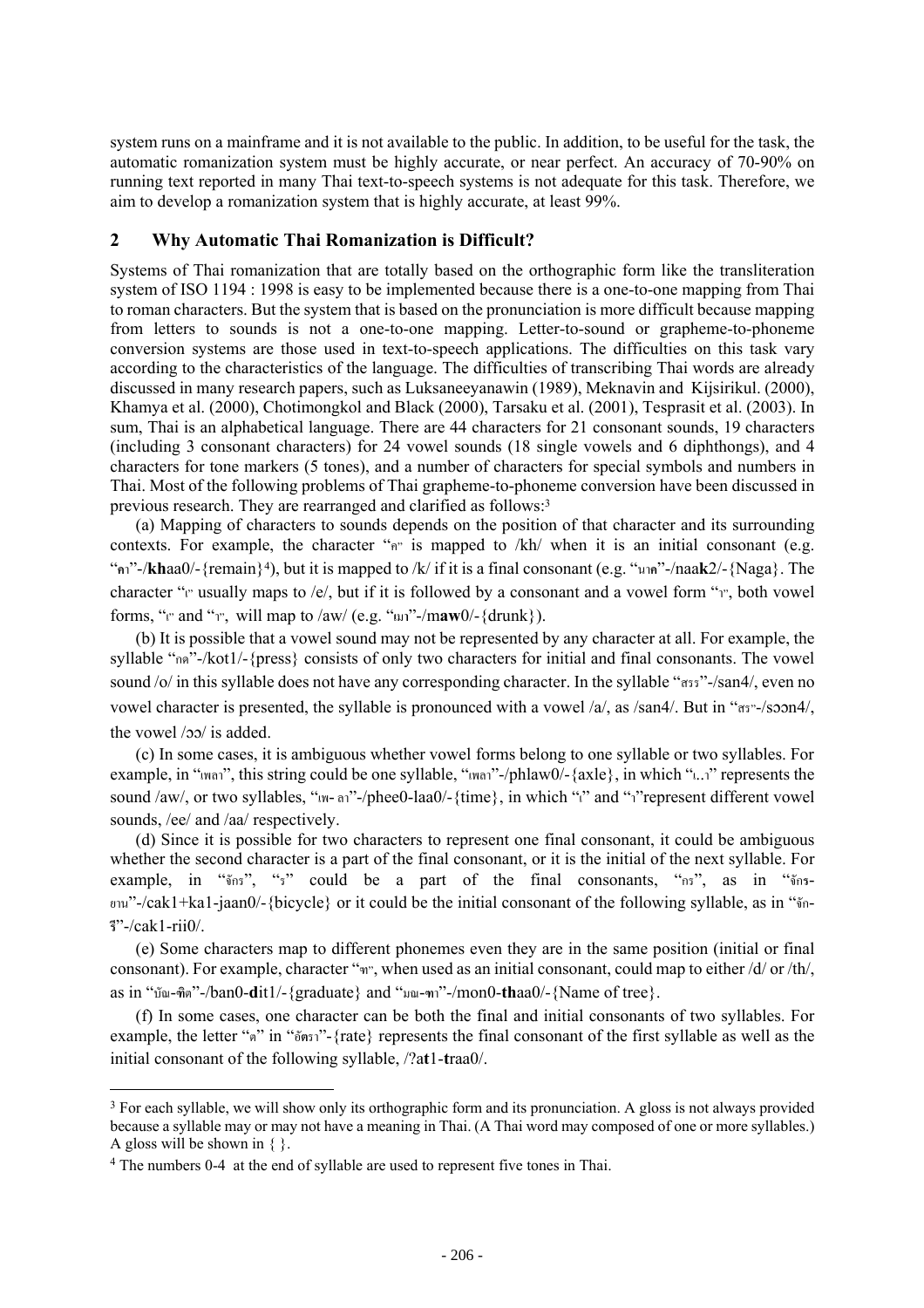(g) There could be linking sounds between syllables in some words derived from Pali and Sanskrit. For example, in a compound word like "รัฐศาสตร"-{political science} there is a linking syllable /tha1/ between the two words, "รัฐ"-/rat3/-{state} and "ศาสตร"-/saat1/-{science}. This word is pronounced as /rat3+**tha1**-saat1/, rather than /rat3-saat1/.

 (h) Even letters-to-sound conversion rules can be constructed, some syllables do not follow those rules. For example, the syllable "แมน"-{precise} should be pronounced by rules with the long vowel as /meen2/, but it is actually pronounced with the short vowel as /men2/. Though the vowel form " $\mathbb{I}$ " should map to a diphthong /**aj**/, but the syllable "ไห" can be pronounced either as /h**aaj**2/ (e.g. "รอง-ไห"-/r3-h**aaj**2/-{cry}) or /h**aj**2/ (e.g. "เสา-ไห"-/saw4-h**aj**2/-{Name of rice}).5

 (i) In some cases, a cluster of initial consonants can map to different phonemes. For example, "ปล" can map to a cluster sound /pl/, e.g. "**ปล**า"-/**pl**aa0/-{fish}, or map to one leading syllable and an initial consonant sound /pa1-l/, e.g. "**ปล**าส"-/**pa1+l**at2/. The cluster "ทร" in a syllable can map to one phoneme /s/, e.g. "**ทร**าบ"-/**s**aap2/-{know}; or map to a cluster sound /thr/, e.g. "**ทร**า"-/**thr**aa0/; or map to /tha3-r/, e.g. "**ทร**า"-/**tha3-r**aa0/, depending on the word it occurs.

#### **3 Model of Automatic Romanization**

 $\overline{a}$ 

Since the Royal Institute's standard of romanization is based on pronunciation, it would be better to design the system to transcribe Thai texts first. The output from this system then will be useful not only to the romanization system but also to a Thai text-to-speech system. Besides, transforming the transcription output into roman characters is quite straightforward.

 The process of transcription, or grapheme-to-phoneme conversion is a basic research in any languages. Many systems of Thai grapheme-to-phoneme have been proposed. Some are rule-based, such as Londe et al. (1975), Khamya et al. (2000). Some are dictionary and rule-based, such as Luksaneeyanawin (1989). Some are statistical based, such as Chotimongkol and Black (2000), Tarsaku et al. (2001). Some apply a machine learning method, such as Meknavin and Kijsirikul. (2000), Tesprasit et al. (2003). For other languages, statistical methods are commonly used in transcriptions and transliteration tasks, such as Bosch and Daelemans (1993), Knight and Graehl. (1997), Al-Onaizan and Knight (2002).

 To design a system of grapheme-to-phoneme for Thai, besides the awareness of difficulties listed above, we have to choose the level of analysis that is right for the problems. In other words, what will be problems and solutions of grapheme-to-phoneme conversion are directly related to the design of the system. For example, for a string "เพลา", if the conversion is treated as a one-step process of mapping from character to sound, there will be a problem of determining whether "i" should map to /e/ or should it be combined with "า" and mapped to /aw/. But if the conversion is treated as a multi-step process, in which syllable segmentation is the first step, the problem would be to determine whether the string "เพลา" is one syllable or two syllables. Furthermore, when dealing with linking syllables, if the system is designed to work at the character level, these linking syllables have to be generated from a character in a specific context. But if the system is designed to work at the syllable level, these linking syllables can be generated from a specific syllable in a certain context.

In our system<sup>6</sup>, we prefer not to view grapheme-to-phoneme conversion in Thai as a one-step mapping from characters to sounds. We think that the process of syllabification is necessary. The input character strings will be converted to a sequence of syllables. During this process, all possible pronunciations of each syllable are generated. Then, the correct pronunciation and word boundaries will

<sup>5</sup> Although the problem of vowel length does not affect the result of romanization since the Royal Institute's romanization system does not differentiate between short and long vowels, we would like to take this problem into consideration since the system developed here is also used for a Thai text-to-speech system.

<sup>6</sup> The system is online and can be downloaded from http://www.arts.chula.ac.th/~ling/tts/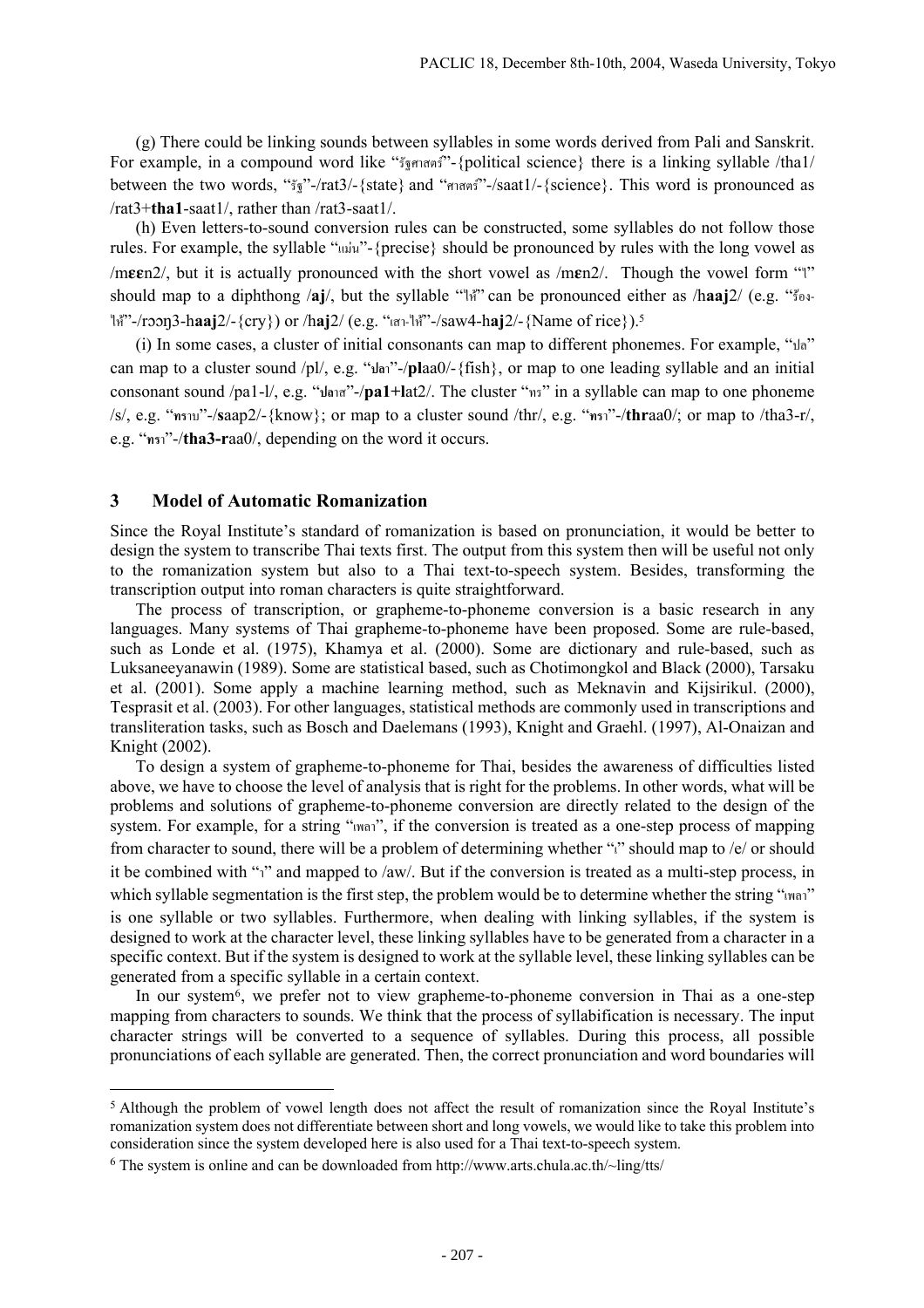be determined. We share the same view with Meknavin and Kijsirikul. (2000), and Tesprasit et al. (2003) that pronunciation disambiguation should be done simultaneously with word segmentation. We think that it is not always possible to resolve pronunciation ambiguity by doing only syllable segmentation, as Thatsanee et al. (1999) suggested. For example, if "สักวา" is one word, "สักวา"-{a kind of poem}, there would be a linking syllable generated, /sak1+**ka1**-waa0/. But if these are two words, "สัก" -{about} and "วา"-{unit of measurement}, it would be pronounced without a linking syllable as /sak1-waa0/. However, we do think that syllabification is generally useful for pronunciation disambiguation. Unlike Meknavin and Kijsirikul. (2000), and Tesprasit et al. (2003), who jumped directly to the word level, we think that many problems can be solved at the syllable level. And it is at this level that we could deal with problems mentioned in the last section more efficiently.

 Problems (a), (b), (c), and (d) could be disregarded if the correct sequence of syllables is determined. When we know the syllable boundary, we would know how to map each character to its corresponding sound (problem (a)); we could add the missing vowel to a syllable that has only consonants<sup>7</sup> (problem (b)); and we will not have problems (c) and (d) at all.

 For problems (e), (f), (g), and (h), we think that it should not be solved at the character level, as did in previous research. They are specific characteristics of some syllables. In problem (e), pronunciation ambiguity of "ฑ" could not be predicted at the character level. Actually, there are only a few syllables that "ฑ" should be mapped to /d/. Problems (f) and (g) are found on some loan words from Pali and Sanskrit. They are not a productive process. So, they should be handled as exceptions of some syllables rather than handled by rules. In (h), these are words that their pronunciations do not comply with letter-to-sound rules. So, they should also be treated as exceptions of some syllables. As for problem (i), the ambiguity of pronunciation would not be easily resolved by considering only nearby characters. But it is easier to predict how these clusters should be pronounced by considering surrounding syllables. For example, if "ทรา" occurs after "จัน", as in "จัน**ทรา**"-/can0-thraa0/-{moon}, it will be pronounced /thraa0/; but if it occurs in between "กัน" and "กร", as in "กันทรากร"-/kan0-tha3+raa0-koon0/-{mountain}, it will be pronounced /tha3+raa0/. Therefore, we believe that syllabification is a necessary step for grapheme-to-phoneme conversion.

 In our model, unlike Kamya et al. (2000) who use rules for parsing syllables, syllabification is done on the basis of statistics. However, as stated before, we do not use statistical information at the character level as Chotimongkol and Black (2000), and Tarsaku et al. (2001) did, we use a trigram model of syllables to disambiguate syllable segmentations. The most probable syllable sequence is determined from the input characters. All possible pronunciations of each syllable are generated at this step too. After that, the right pronunciation of each syllable is chosen based on the result of word segmentation and the statistical information of pronunciation.

The model of transcription here can be viewed as a probabilistic model as below.

$$
\arg\max_{w\&phw} P(w_1..w_n \& phw_1..phw_n | c_1..c_m)
$$
  
= 
$$
\arg\max_{w\&phw} P(c_1..c_m | w_1..w_n \& phw_1..phw_n)
$$
  
\* 
$$
P(w_1..w_n \& phw_1..phw_n) / P(c_1..c_m)
$$
  
= 
$$
\arg\max_{w\&phw} P(w_1..w_n \& phw_1..phw_n)
$$
  
= 
$$
\arg\max_{w\&phw} P(w_1..w_n) * P(phw_1..phw_n | w_1..w_n)
$$
  
≈ 
$$
\arg\max_{w\&phw} P(w_1..w_n) * \prod_{i=1..n} P(phw_i | w_i)
$$

l

<sup>7</sup> The missing vowel can be added correctly by considering consonants characters in the syllable.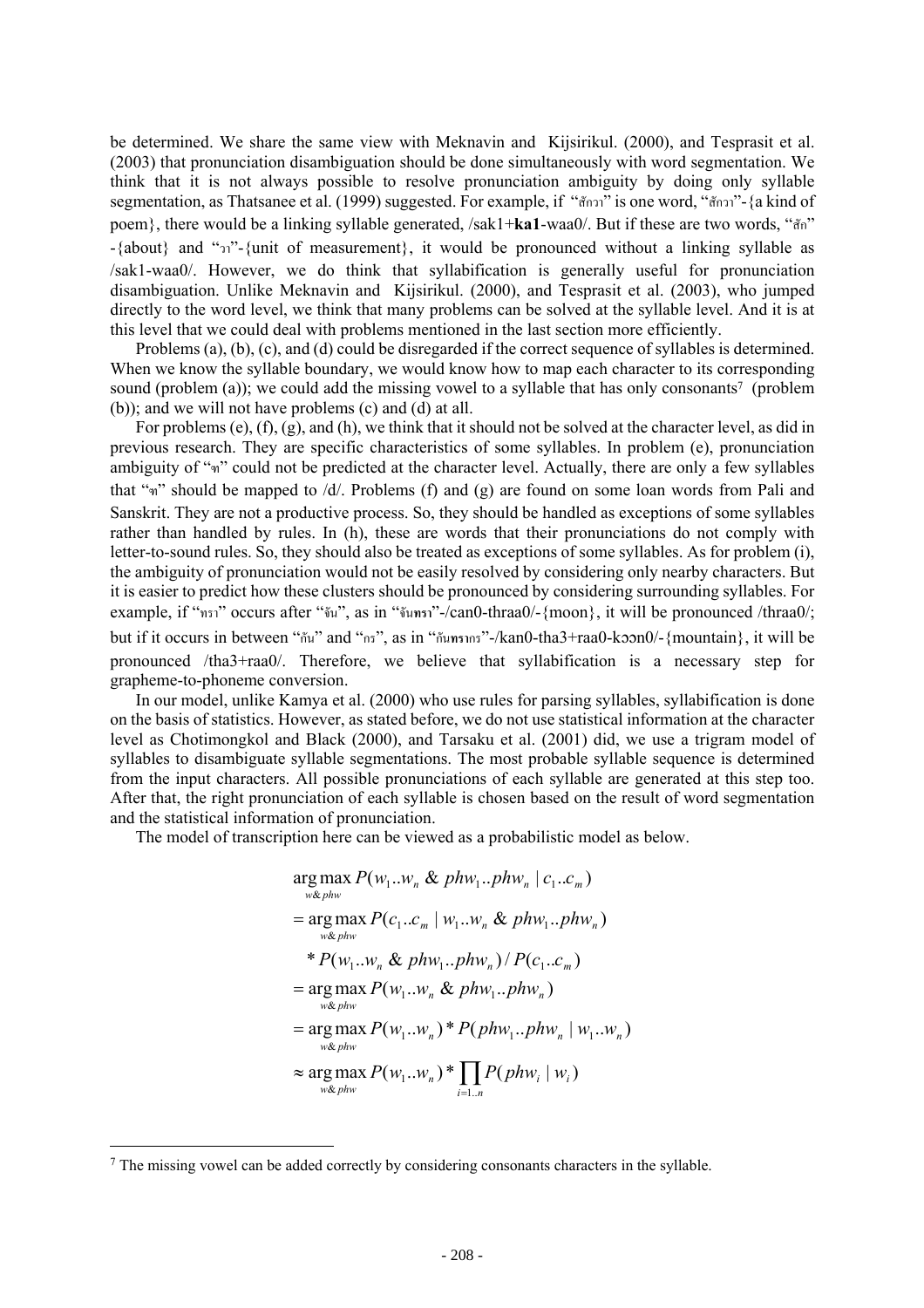$P(w_1...w_n \& phw_1...phw_n \mid c_1...c_m)$  is the probability that character strings  $c_1...c_m$  will be word-segmented as  $w_1...w_n$  and pronounced as  $phw_1..phw_n$ , such that  $phw_i$  is the pronunciation of  $w_i$ . The second line is equivalent by Bayes' rules. The third line is derived from the fact that  $P(c_1..c_m)$  is a constant and  $P(c_1..c_m | w_1..w_n \& phw_1..phw_n)$  is equal to one. Since we assume that the pronunciation of each word is not affected by other words, the probability of pronunciation of word sequence  $w_1...w_n$  is estimated as the product of the pronunciation of each word. Thus, as seen in the last line, the model of Thai transcription is viewed as composing of two models: the language model and the pronunciation model.

# **3.1 Language Model**

In this model, word sequences are produced from the sequence of input characters. Since syllabification is very useful for transcription, it will be included as a part of the model. We adopted Aroonmanakun's word segmentation model (2002) for this study. In his model, syllable segmentation is the first process. An input string is segmented into syllables by comparing to syllable patterns and syllable forms that are exceptions. For example,  $\iota$ CRT $\nu$ ,  $\iota$ XT $\nu$ ,  $\iota$ CRTY are syllable patterns in which X, C, R, Y, T stands for a different group of characters. Pronunciations of syllables matched to syllable patterns are generated by rules. Syllables that do not conformed to the syllable patterns or their pronunciations are different from those generated by rules, such as "ธาตุ"-/thaat2/-{elements}, "อัฐิ"-/?at1/-{ashes}, etc., are listed as exceptions. For example, "ธาตุ"-/thaat2/ is treated as an exception because it is uncommon to have the vowel form "-ุ" under the final consonant. There are 220 syllable patterns and 1,935 exceptional syllables used in our system. The results after applying these syllable patterns and exceptions are usually ambiguous. For example, "ประโยคธรรมดา"-{simple sentence} could be syllable-segmented in three ways, namely "ประ-โยค-ธรร-มดา"-/pra1-jook1-than0-ma3+daa0/, "ประ-โยค-ธรรม-ดา"-/pra1-jook1-tham0+ma3-daa0/, "ประ-โยค-ธร-รม-ดา"-/pra1-jook1-thn0-rom0-daa0/. The most probable syllable segmentation is selected by the use of a trigram model. In this study, a training corpus of 638,277 syllables from newspapers is manually segmented. Witten-Bell discounting is used for smoothing (Chen and Goodman, 1998). Viterbi algorithm is used for determining the best segmentation. The selected sequence of syllables then will be grouped into words. This process is also non-deterministic. There could be many ways to group a given syllable sequence into a word sequence. We adopted Aroonmanakun's maximum collocation approach to select the best word sequence (Aroonmanakun 2002). Collocation strength of a word sequence is the sum of all words' collocation strengths in the sequence (Fwi). Collocation strength of a word is the sum of collocation strengths between syllables in that word.

$$
St = \sum_{i=1}^{n} F_{w_i} \quad F_{w_i} = \sum_{j=1}^{k-1} C_{s_j, s_{j+1}} \text{ such that } w_i = s_1 s_2 ... s_k \text{ and } s_j \text{ is a syllable}
$$

Collocation strength between syllables is the ratio of  $p(x,y)$  to  $q(x,y)$ , where  $p(x,y)$  is the probability of finding syllables x and y together, and  $q(x,y)$  is the probability of finding any syllable in between x and y (x-ANY-y), or the probability for x and y to be separated by any syllable. The collocation between syllables x-y then is calculated as below:

$$
\log \frac{p(x, y)}{q(x, y)} = \log \frac{p(x)p(y|x)}{q(x)q(y|x)} = \log \frac{p(y|x)}{q(y|x)} = \log \frac{Count(x, y) / Count(x)}{Count(x, Any, Y) / Count(x)} = \log \frac{Count(x, y)}{Count(x, Any, y)}
$$

 The output from this model will be the sequence of words, in which each syllable in a word is attached with all possible pronunciations.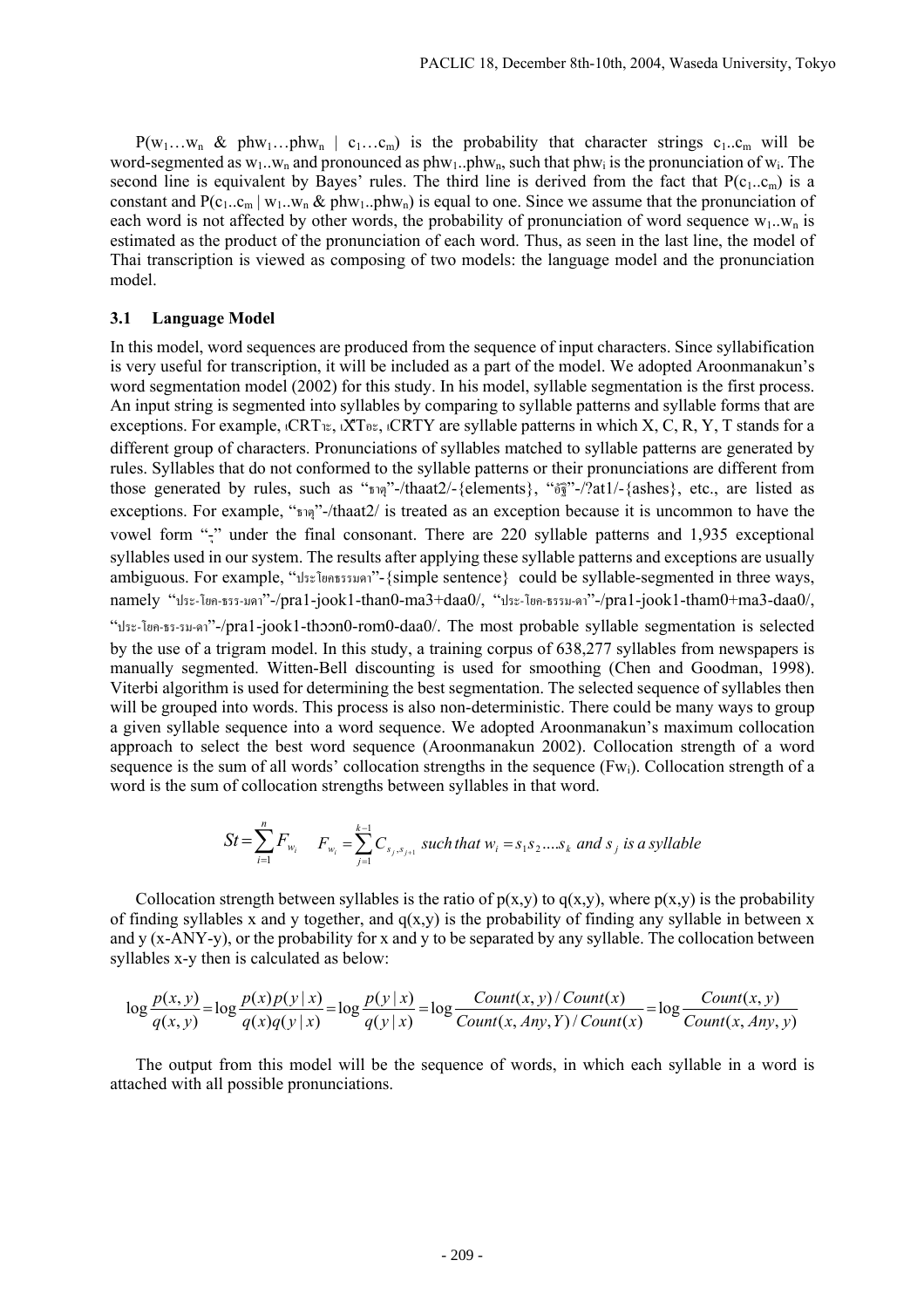#### **3.2 Pronunciation Model**

In this model, we assume that pronunciation of a syllable could be determined within the word. Surrounding words do not affect the pronunciation of the target word. In addition, it is assumed that the pronunciation of a syllable is affected only by the preceding and the following syllable forms. The pronunciation then can be estimated as follows:

$$
P(phw_i | w_i) = P(phs_1..phs_k | s_1..s_k)
$$
  
\n
$$
\approx \prod_{j=1..k} P(phs_j | s_{j-1}s_j s_{j+1})
$$

 $P(\text{phw}_i \mid w_i)$  is the probability that a given word, w<sub>i</sub>, will be pronounced phw<sub>i</sub>. If the word is composed of syllables  $s_1..s_k$ , the pronunciation phw<sub>i</sub> will be phs<sub>1</sub>. phs<sub>k</sub>, where phs<sub>i</sub> is the pronunciation of syllable  $s_i$ . P(phs<sub>i</sub> |  $s_{i-1}s_i s_{i+1}$ ) is the probability that syllable  $s_i$  will be pronounced phs<sub>i</sub> when the preceding and following syllables are  $s_{i-1}$  and  $s_{i+1}$ . The probability is estimated from a corpus of word-pronunciation. It is a list of 28,620 words manually aligned between syllable and its transcription. These words are extracted from the Royal Institute dictioncary.

## **3.3 Romanizing the Transcription**

At the final process, the transcription output from the system is adjusted to comply with the Royal Institute's guideline of romanization. Each phonetic sound is replaced with the corresponding roman characters, such as  $/p /$  is changed to "ng",  $/e /$  is changed to "ae", etc. Tone and vowel lengths are deleted. Hyphen is added between two syllables if the final character of the preceding syllable and the initial character of the following syllable may cause reading ambiguity. For example, "samang" is changed to "sam-ang"; "saat" is changed to "sa-at". Space is inserted as word separation, such as "prasop khwam" samret" (meet – Nom. Marker – success). The first character of the word is capitalized when romanizing proper names, such as "Dekying Umbun Thongmi" (Girl – First Name – Last Name).

## **4 Experiments**

The system was tested on two data sets: general texts and geographical names. A running text of 18,388 words extracted from a newspaper is used for the first test. The purpose of the first test is to test the accuracy of romanization for general texts. The second test set is the list of 990 Thai geographical names extracted from the Royal Institute's books. Since romanization is generally used for writing Thai geographical names, the purpose of the second test is to check the accuracy of the system for romanizing geographical names. The results are shown in Table 1.

|           | General texts  | Names        |
|-----------|----------------|--------------|
| Correct   | 18311 (99.58%) | 935 (94.44%) |
| Incorrect | $77(0.42\%)$   | 55 (5.56%)   |
|           | 18388 (100%)   | 990 (100%)   |

Table 1 : Result of romanization

 From the results, we can see that the system is highly accurate for general texts, but not for geographical names. For 77 errors found in general texts, 8 errors are caused from abbreviations and 64 errors are caused from English transliterated words, such as "แชมป"-(champ), "เทรนเนอร"-(trainer). These words are not supposed to be romanized. They should be processed by a backward transliteration system to its original form in English. If we exclude these 72 instances of errors, the system can romanize Thai texts correctly at the level of 99.97% (18311/18316). Therefore, there are only 5 errors of romanization, caused from the following words: "คุกรุ่น"-/ku3-krun1/-{glowing}, "ปอดบวม"-/poot1-buuam0/-{puemonia}, "พิเชษฐ"- /phi3-chet2/-{Name}, "พิพัฒนพงศ"-/phi3-phat3-pho0/-{Name}, "อินทรัตน"-/?in0+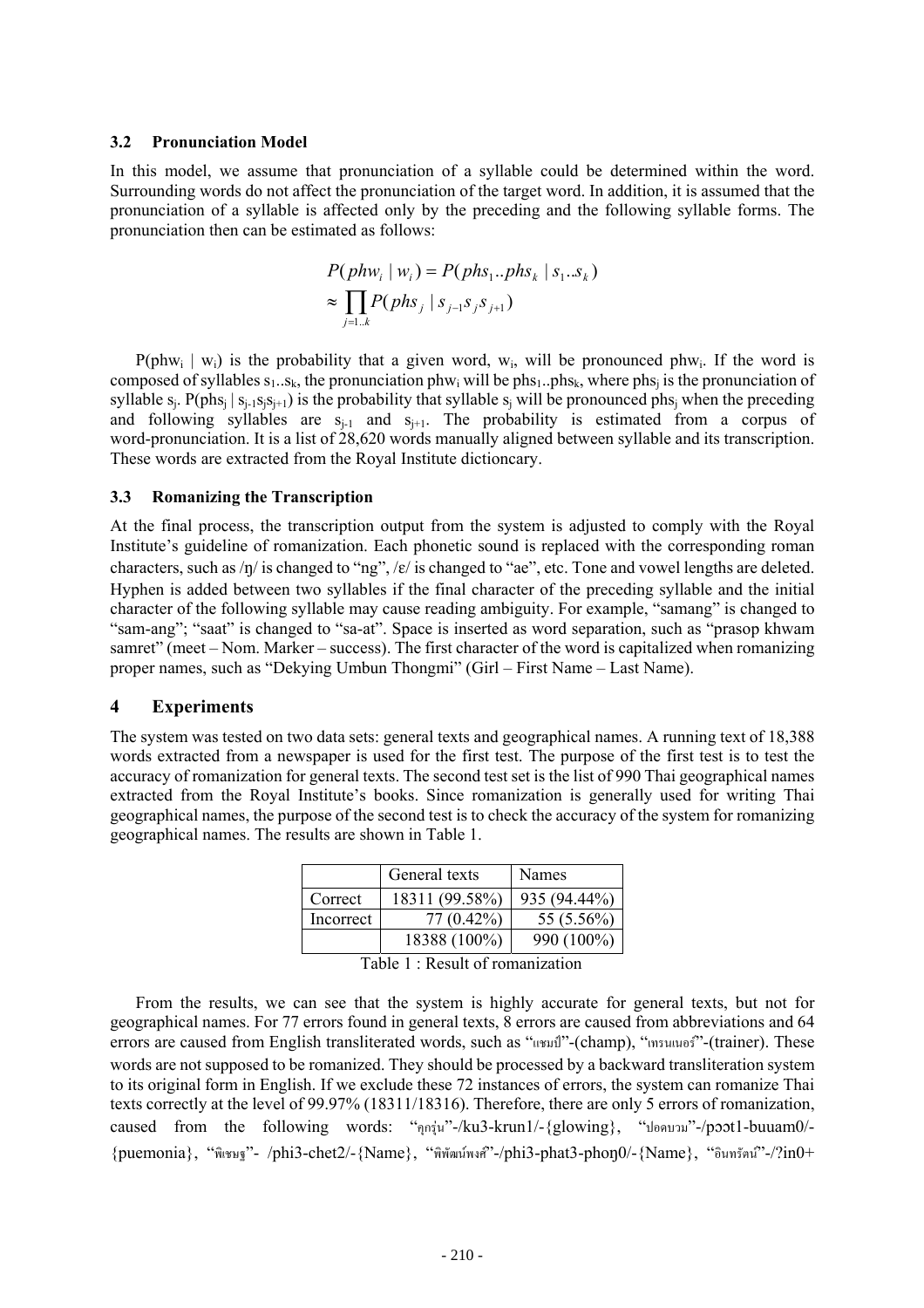tha3-rat3/-{Name}. Errors of the first two words are caused from errors in syllabification. The word "คุ กรุน"-{glowing} was incorrectly syllable-segmented as "คุก-รุน", rather than "คุ-กรุน". The word "ปอด บวม"-{puemonia} was wrongly segmented as "ปอ-ดบวม", rather than "ปอด-บวม".The last three errors are caused from Thai person names.

 For 55 errors of geographical names, 4 errors are caused by incorrect syllable segmentation. These four names are segmented as "ขน-อม"-/khon4-?om0/, "บาน-เข-วา"-/baan2-khee4-waa4/, "ทุง-เส-ลี่-ยม"-/thu2 -see4-lii2-jom0/, and "เข-วา-สิน-รินทร"-/khee4-waa0-sin4-rin0/, while the correct ones should be "ขนอม"-  $/kha1+noom4/$ , "บ้าน-เขว้า"-/baan2-kha1+waw2/, "ทุ่ง-เสลี่ยม"-/thun2-sa1+liiam1/, and "เขวา-สิน-รินทร์"-/khwaw4-sin4-rin0/ respectively. Eleven errors are caused by mispronunciation of seven syllables. For example, "สระ"-/sa1/ was mis-romanized as "sara" rather than "sa"; "แหง"-/heen $4/$  is mis-romanized as "ngae" rather than "haeng". The rest of errors (40), which are the majority of errors, are caused by incorrect word recognition. Failure to recognize word boundary results in the lack of linking syllables. For example, if the name "ราชเทวี"-/raat2+cha3-thee0-wii0/ is not recognized as one word, it will be incorrectly romanized as "rat thewi". But if it is recognized as one word, it should be romanized correctly with a linking syllable as "rat**cha**thewi". In addition, since many Thai names are composed of loan words from Pali and Sanskrit, their pronunciations are quite different from those of general words, which are used for training in the pronunciation model. Adding a linking syllable is quite common when pronouncing these names. Thus, it is not surprising why the accuracy is dropped to 94.44% when romanizing these geographical names.

 To verify whether errors were mainly caused from the unsuitable training corpus, 3,000 person names were added to the training data of the pronunciation model, and these 990 geographical names were retested again. In addition, to handle the missing linking syllable which is caused from wrong word recognition, the system was instructed to treat each input name as one word in this test.

|           | Names        |
|-----------|--------------|
| Correct   | 961 (97.07%) |
| Incorrect | 29 (2.93%)   |
|           | 990 (100%)   |

Table 2 : Result of romanization

 From Table 2, we can see that adding person names in the training data could increase the accuracy of romanization. However, some errors still remain. Errors from incorrect syllable segmentation (4 errors) and mispronunciation (11 errors) are not solved because the added names in the training corpus do not have any new information to solve these problems. Many errors caused from the lack of linking syllables are solved at this test because the system is instructed to view each geographical name as one word. For example, "ราชเทวี"-/raat2+cha3-thee0-wii0/ is correctly romanized with a linking syllable as "ratchathewi". However, by treating each name as one word, the system fails to romanize some names because some geographical names may compose of more than one word. For example, "พนัส นิคม"-/pha3+nat3-ni3-khom0/ should be romanized without the linking syllable, "phanat nikhom", because this name is composed of two words "พนัส"-/pha3+nat3/-{forest} and "นิคม"-/ni3-khom0/ -{settlement}. But the system mis-romanized it with a linking syllable as "phanat**sa**nikhom".

# **5 Discussion**

The results show that the accuracy can be increased if appropriate training data is added. Since the current training data are mostly general texts, more training data on proper names should be added to the system. In addition, from the experiments, our system cannot romanize homographs correctly. For example, "สระ" can be romanized as either "sa" or "sara" depending on its meaning. Since we assume that pronunciation of syllables could be determined within the word, the system will not know how to disambiguate the pronunciations in these cases. Luckily homographs with different sounds are rare in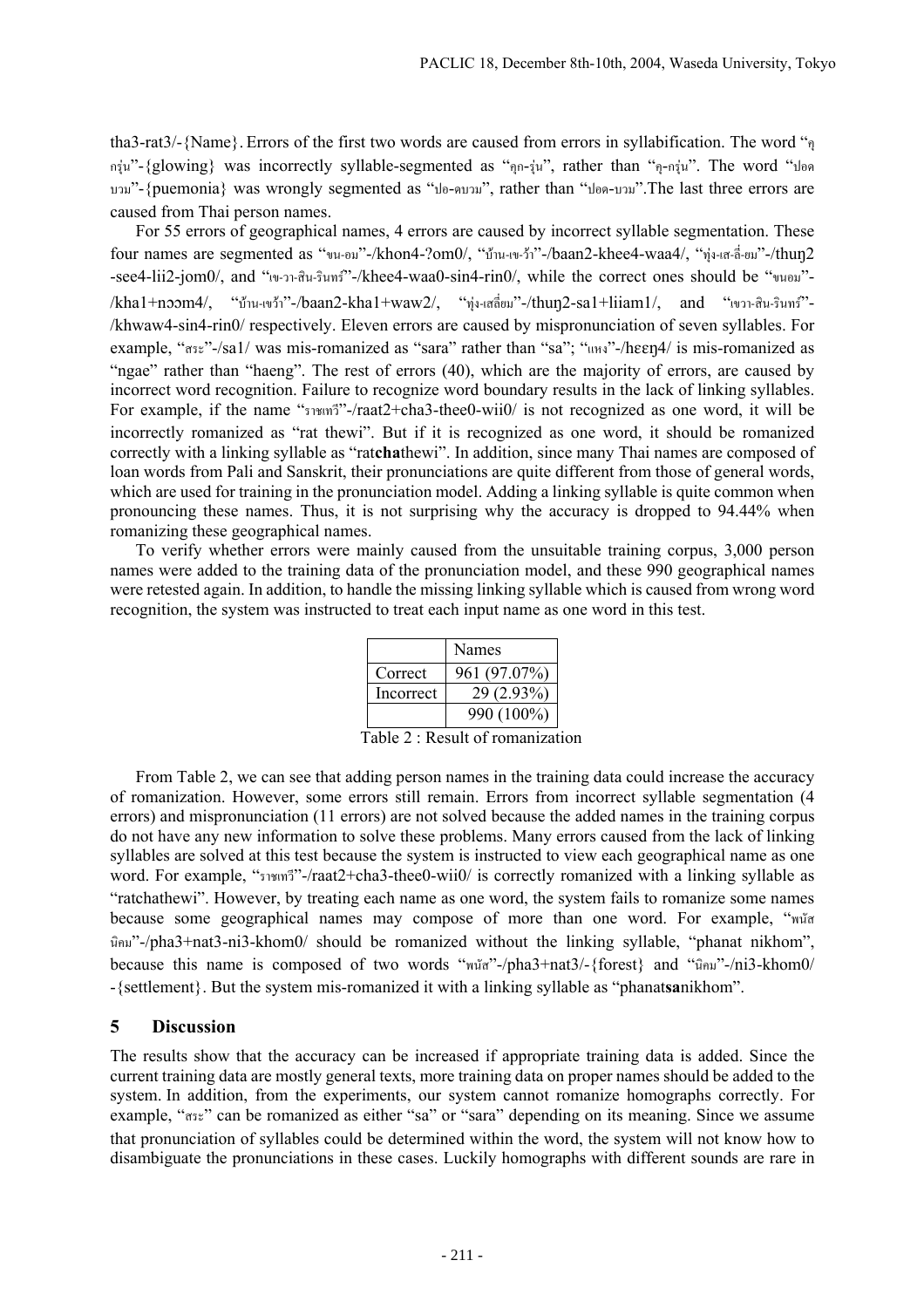Thai. (There are only 8 words.) Most of them are hardly used in general texts. Only two words, "สระ"-{pond ; vowel} and "แหน"-{Name of plant ; be jealous}, need to be solved in the future development.

 The results also show that the recognition of word boundary is very important for romanization. Incorrect word segmentation can cause an error in romanization. Thus, performance of romanization system relies heavily on the word segmentation algorithm. Unfortunately, none of Thai word segmentation algorithms yields perfect results. In addition, to romanize any texts according to the guideline of the Royal Institute, the system must be able to identify not only new words, but also proper names and their types. If the system is romanizing a person name, it should analyze that name as one word rather than composition of words. But if it is romanizing a geographical name, it should break down that name into words and insert a space for word separation. For example, if "แกงหางแมว"-

 $\lambda$ k $\epsilon$ en $1$ -haan $4$ -me $\epsilon$ w $0$ /-{rapids-tail-cat} is a person name, it should be romanized as "Kaenghangmaeo". But if it is a geographical name, it should be romanized as "Kaeng Hang Maeo". Therefore, identification of new words and proper names should also be implemented in the next development. But at present, to make the system suitable as a public tool for romanization, the system must allow users to specify whether the input text should be treated as a single word or running texts, and allow users to add new words in a user dictionary. This would lessen the problems.

 The results also indicate that the statistical model works very well for the transcription task. Our system which is based on a simple n-gram model trained with a moderate-size corpus can perform quite well. In our view, the accuracy depends on the system design rather than the statistical method. Our system is designed to work at the syllable level, which is more suitable to the Thai transcription problem than systems that work mainly at the character level. Therefore, any NLP systems should be carefully designed to suit the analysis of the linguistic problems. Statistical models are not by itself a magic box which can solve any linguistic problems. Linguistic analysis of the problems should be done first to understand the nature the problems. Moreover, we can see that error analysis is necessary for improving the system's performance. By locating where the problems are, we can prepare the training data that are suitable for the task. We can also see what could be improved and what would be the limitation of the current design.

## **Acknowledgements**

We would like to thank the Thailand Research Fund and the Commission on Higher Education for funding this research. A Thai dictionary used in this system is mainly extracted from the Royal Institute dictionary, which is made available by the Thailand's Information Research and Development Division, National Electronics and Computer Technology Center.

#### **References**

- ALA-LC 1997. *Romanization tables : transliteration schemes for non-roman scripts 1997*, approved by the Library of Congress and the American Libraty Association, Randall K. Barry (editor). Washington, D.C.: Library of Congress.
- Al-Onaizan, Y. and K. Knight. 2002. Machine Transliteration of Names in Arabic Text. In *Proceedings of ACL Workshop on Computational Approaches to Semitic Languages*, pages 34-46, Philadelphia, USA.
- Aroonmanakun, W. 2002. Collocation and Thai Word Segmentation. In *Proceedings of the Fifth Symposium on Natural Language Processing & The Fifth Oriental COCOSDA Workshop*, pages 68-75, Pathumthani: Sirindhorn International Institute of Technology.
- Bosch, A. van den and W. Daelemans. 1993. Data-oriented methods for grapheme-to-phoneme conversion. In *Proceedings of the Sixth Conference of the European Chapter of the Association for Computational Linguistics*, pages 45-53, Utrecht, Netherland.
- Chen, Stanley F., and Joshua Goodman. 1998. *An Empirical Study of Smoothing techniques for Language Modeling*. TR-10-98. Harvard University.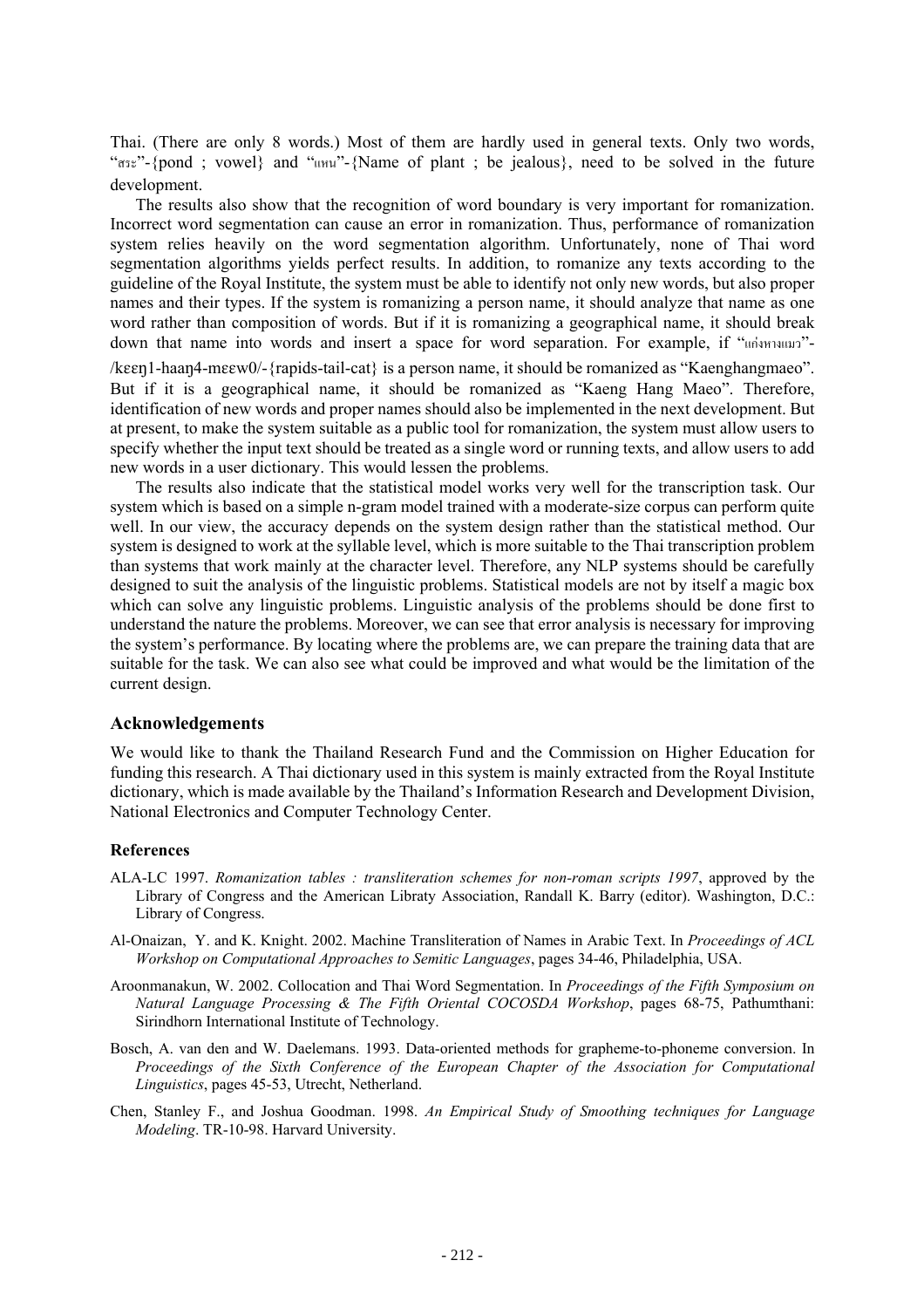- Chotimongkol, Ananlada and Alan W Black. Statistically trained orthographic to sound Models for Thai, In *Proceedings of ICSLP 2000*, Beijing, China October 2000.
- Frankfurt, O. 1906. Some Suggestions for Romanizing Siamese. In *Journal of the Siam Society*, Vol.3, Part 2, 52-61.
- Frankfurt, O., P. Petithuguenin, and J. Crosby. 1931. Proposed System for the Transliteration of Siamese Words into Roman Characters. In *Journal of the Siam Society*, Vol.10, Part 4, 1-22.
- Griswold, A. B. 1960. Afterthoughts on the Romanization of Siamese. In *Journal of the Siam Society*, Vol.48, Part 1, 29-66.
- ISO/FDIS 11940. 1998. *Information and documentation --- transliteration of Thai*, (ISO 11940 : 1998)
- Khamya, A., L. Narupiyakul, and B. Sirinaovakul, 2000. SATTS : Syllable Analysis for Text-To-Speech System, In *The 4th Symposium on Natural Language Processing (SNLP 2000)*, pages 336-340, May 10-12, Chiang Mai Plaza Hotel, Chiang Mai.
- Knight, Kevin and Jonathan Graehl. 1997. Machine Transliteration. In *Proceedings of 35th Annual Meeting of the Association for Computational Linguistics and the 8th Conference of the European Chapter of the Association for Computational Linguistics*, pages 128-135, Madrid, Spain.
- Londe, David L., U. Warotamasikkhadit, and N. Kanchanawan. 1971. *TRACTS : Thai-Roman Computerized Transliteration System.* Research Report sponsored by the Advanced Research Projects Agency for the Thai-US Military Research and Development Center.
- Luksaneeyanawin, Sudaporn. 1989. A Thai Text to Speech System. In *Proceeding of the Conference of the Regional Workshops on Computer Processing of Asian Languages*, pages 305-315, Asian Institute of Technology.
- Meknavin, Surapant and Boonserm Kijsirikul. 2000. Thai Grapheme-to-Phoneme Conversion. In Burnham, Denis, et.al., editors, *Interdisciplinary Approaches to Language Processing: The International Conference on Human and Machine Processing of Language and Speech*. NECTEC: Bangkok.
- Petithuguenin, P. 1912. Method for Romanizing Siamese. In *Journal of the Siam Society*, Vol.9, Part 3, 1-12.
- Royal Institute. 1999. *Principles of Romanization for Thai Script by Transcription Method*.
- Tarsaku, Pongthai, Virach Sornlertlamvanich, and Rachod Thongpresirt. 2001. Thai Grapheme-to-Phoneme Using Probabilistic GLR Parser. In *Proceedings of Eurospeech 2001*, Aalborg, Denmark, Sept 2001.
- Tesprasit, Virongrong, Paisarn Charoenpornsawat, and Virach Sornlertlamvanich. 2003. A Context-Sensitive Homograph Disambiguation in Thai Text-to-Speech Synthesis. In *Human Language Technology Conference 2003* (HLT-NAACL 2003), Edmonton, Canada, May 2003
- Thiengburanathum, Wit, 1977. *Thai-English Dictionary.* Ruamsan Co.,Ltd., Bangkok: 2539.
- United Nation. 2002. *Report on the current status of the United Nation romanization systems for geographical names*.
- Vajiravudh, King. 1912. The Romanization of Siamese Words. In *Journal of the Siam Society*, Vol.9, Part 4, 1-10.
- Vajiravudh, King. 1931. Notes on the Proposed System for the Transliteration of Siamese Words into Roman Characters. In *Journal of the Siam Society*, Vol.10, Part 4, 24-33.